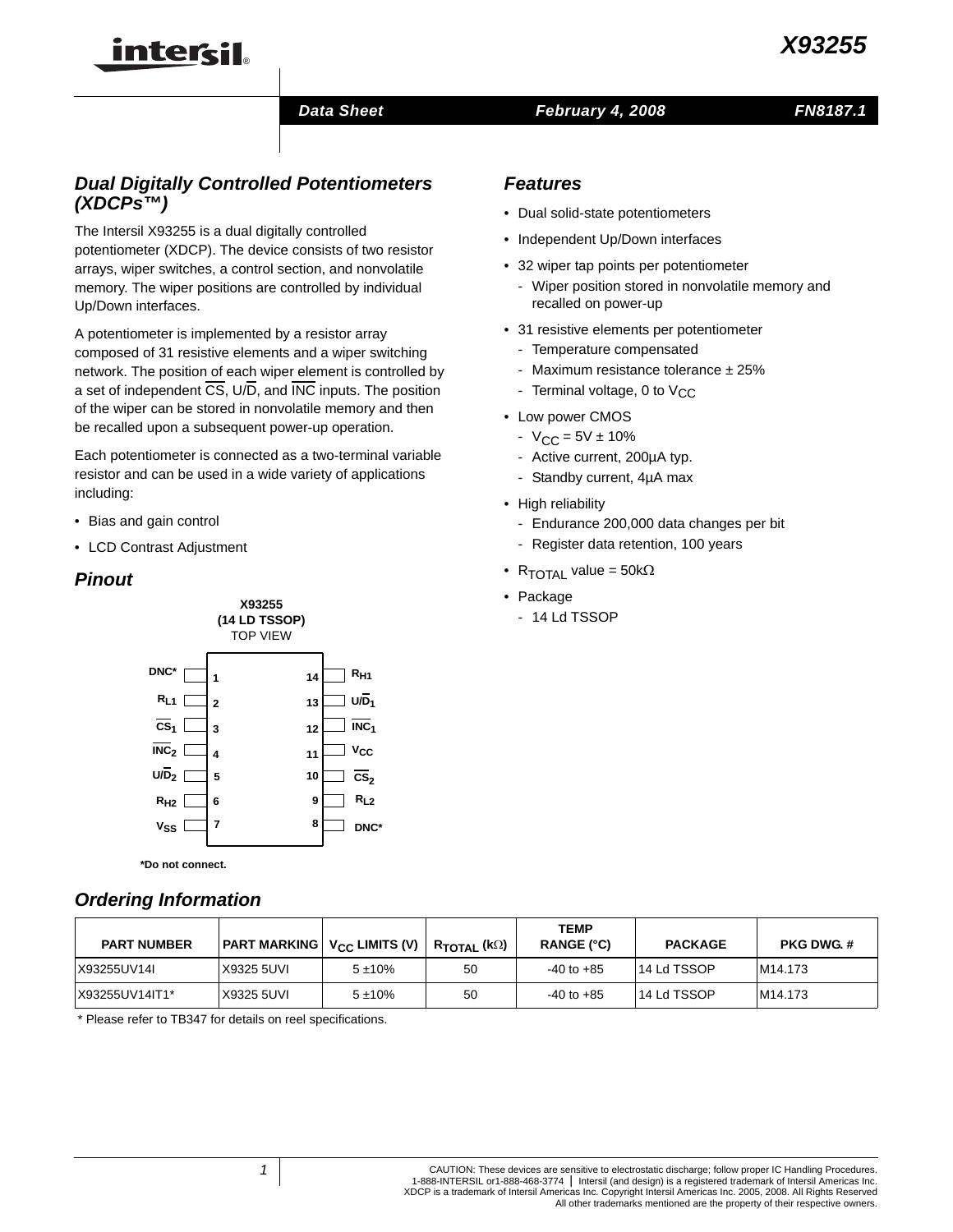# *Block Diagram*



# *Pin Descriptions*

| <b>TSSOP</b>   | <b>SYMBOL</b>             | <b>DESCRIPTION</b> |
|----------------|---------------------------|--------------------|
| 1              | <b>DNC</b>                | Do Not Connect     |
| 2              | $R_{L1}$                  | Low Terminal 1     |
| 3              | CS <sub>1</sub>           | Chip Select 1      |
| 4              | $\overline{\text{INC}}_2$ | Increment 2        |
| 5              | $U/\overline{D}_2$        | Up/Down 2          |
| 6              | R <sub>H2</sub>           | High Terminal 2    |
| $\overline{7}$ | $V_{SS}$                  | Ground             |
| 8              | <b>DNC</b>                | Do Not Connect     |
| 9              | $R_{L2}$                  | Low Terminal 2     |
| 10             | CS <sub>2</sub>           | Chip Select 2      |
| 11             | $V_{\rm CC}$              | Supply Voltage     |
| 12             | $\overline{\text{INC}}_1$ | Increment 1        |
| 13             | $U/D_1$                   | Up/Down 1          |
| 14             | $R_{H1}$                  | High Terminal 1    |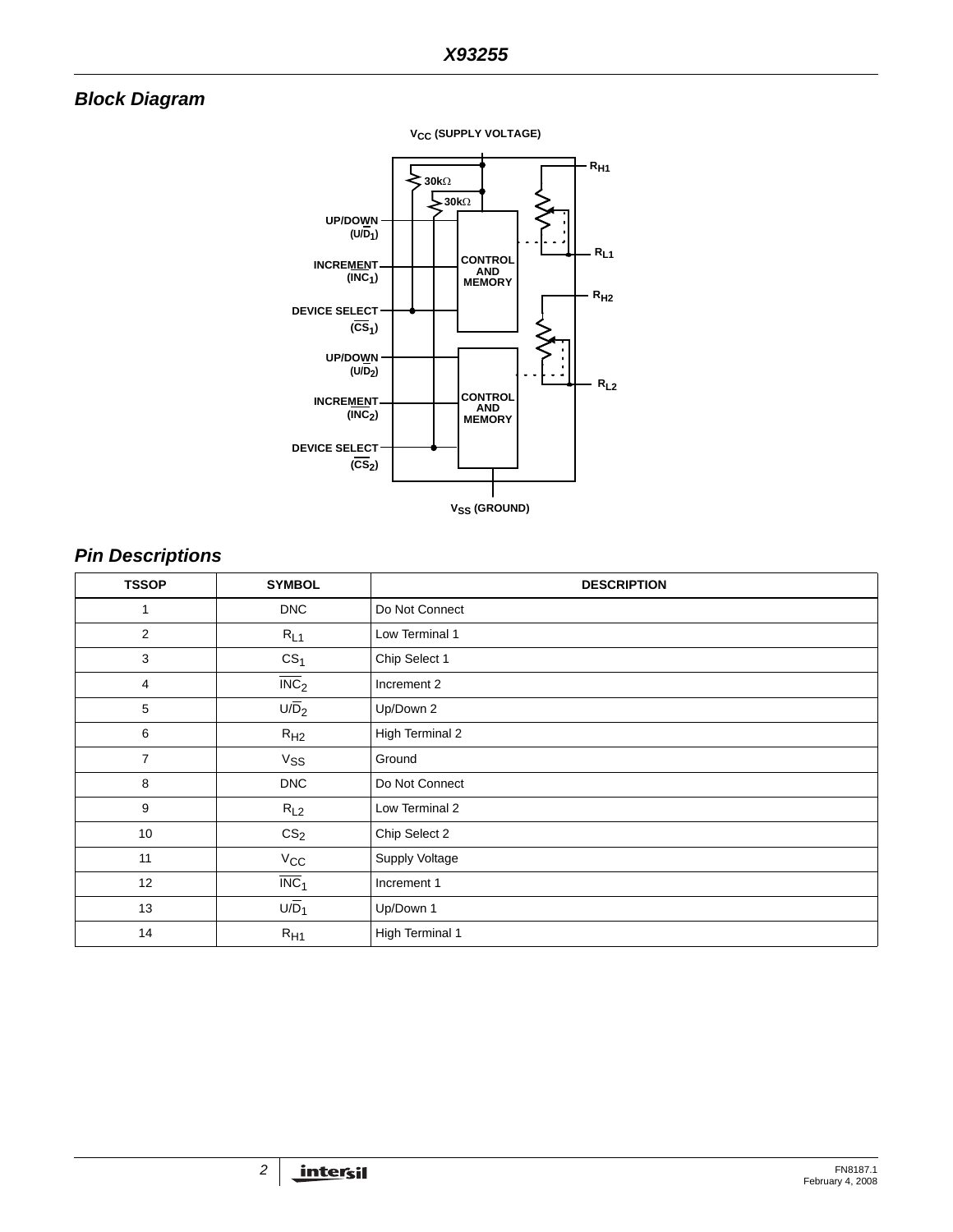## Absolute Maximum Ratings **Thermal Information**

| Voltage on CS, INC, U/D, $R_H$ , $R_I$ and $V_{CC}$ |
|-----------------------------------------------------|
|                                                     |
|                                                     |

## **Recommended Operating Conditions**

#### Temperature Range

| Supply Voltage |  |
|----------------|--|
|                |  |

| Maximum reflow temperature $(40s)$ +240°C |  |
|-------------------------------------------|--|

*CAUTION: Do not operate at or near the maximum ratings listed for extended periods of time. Exposure to such conditions may adversely impact product reliability and result in failures not covered by warranty.*

#### NOTES:

- <span id="page-2-3"></span>1. Absolute linearity is utilized to determine actual wiper resistance vs expected resistance =  $(R_{H(n)}(actual) - R_{H(n)}(expected)) =$  $±1$  MI Maximum. n = 1 .. 29 only
- <span id="page-2-5"></span>2. Relative linearity is a measure of the error in step size between taps =  $R_{H(n+1)}$  -  $[R_{H(n)} + MI] = \pm 0.5$  Ml, n = 1. 29 only.
- <span id="page-2-4"></span>3. 1 MI = Minimum Increment =  $R_{TOT}/31$ .
- <span id="page-2-6"></span>4. Typical values are for  $T_A = +25^{\circ}C$  and nominal supply voltage.
- <span id="page-2-1"></span>5. Limits established by characterization and are not production tested.
- <span id="page-2-2"></span>6. When performing multiple write operations,  $V_{CC}$  must not decrease by more than 150mV from its initial value.
- <span id="page-2-0"></span>7. Parts are 100% tested at +25°C. Over-temperature limits established by characterization and are not production tested.

#### **Potentiometer Characteristics** Over recommended operating conditions, unless otherwise specified.

| <b>SYMBOL</b>    | <b>PARAMETER</b>                           | <b>TEST CONDITIONS/NOTES</b>                    | <b>MIN</b><br>(Note 7) | <b>TYP</b><br>(Note 4) | <b>MAX</b><br>(Note 7) | <b>UNIT</b>           |
|------------------|--------------------------------------------|-------------------------------------------------|------------------------|------------------------|------------------------|-----------------------|
| $R_{\text{TOT}}$ | End-to-End Resistance                      |                                                 | 37.5                   | 50                     | 62.5                   | $k\Omega$             |
| $V_R$            | $R_H$ , $R_I$ Terminal Voltages            |                                                 | 0                      |                        | $V_{\rm CC}$           | $\vee$                |
|                  | Power Rating                               | $R_{\text{TOTAL}} = 50 \text{k}\Omega$ (Note 5) |                        |                        | 1                      | $m\Omega$<br>(Note 6) |
|                  | Noise                                      | Ref: 1kHz (Note 5)                              |                        | $-120$                 |                        | dBV<br>(Note 6)       |
| $R_W$            | <b>Wiper Resistance</b>                    | (Note 5)                                        |                        |                        | 1000                   | $\Omega$              |
| $I_{\rm W}$      | <b>Wiper Current</b>                       | (Note 5)                                        |                        |                        | 0.6                    | mA                    |
|                  | Resolution                                 |                                                 |                        | 3                      |                        | $\%$                  |
|                  | Absolute Linearity (Note 1)                | $R_{H(n)(actual)}$ - $R_{H(n)(expected)}$       |                        |                        | ±1                     | MI<br>(Note 3)        |
|                  | Relative Linearity (Note 2)                | $R_{H(n+1 - [R_{H(n)+M1}]}$                     |                        |                        | ±0.5                   | MI<br>(Note 3)        |
|                  | R <sub>TOTAL</sub> Temperature Coefficient | (Notes 5)                                       |                        | ±35                    |                        | ppm/°C                |
| $C_H/C_L/C_W$    | Potentiometer Capacitances                 | See "Circuit #2 SPICE Macro Model"<br>on page 4 |                        | 10/10/25               |                        | pF                    |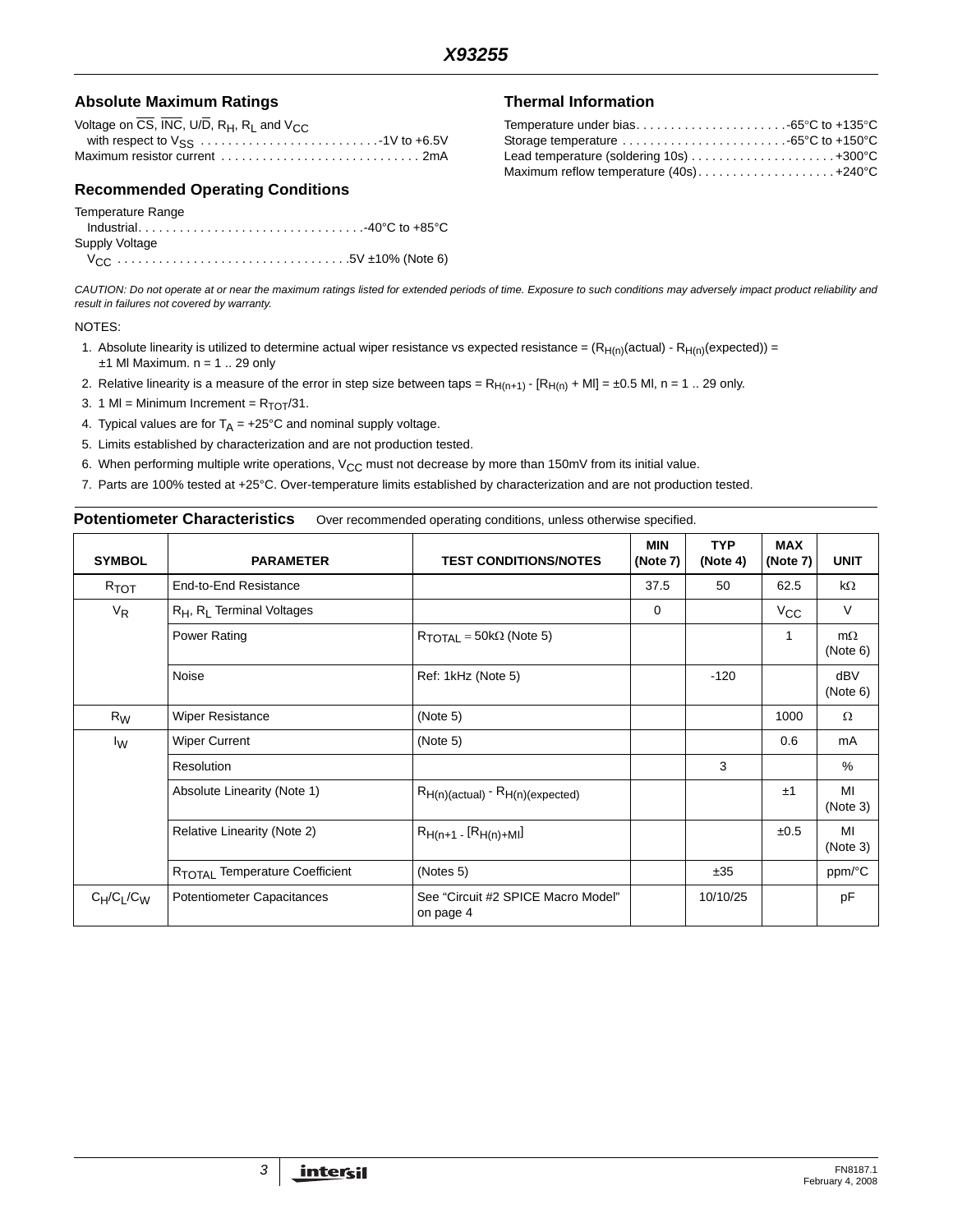| <b>SYMBOL</b>        | <b>PARAMETER</b>                                                 | <b>TEST CONDITIONS</b>                                                                                                   | <b>MIN</b><br>(Note 7) | <b>TYP</b><br>(Note 4) | <b>MAX</b><br>(Note 7) | <b>UNIT</b> |
|----------------------|------------------------------------------------------------------|--------------------------------------------------------------------------------------------------------------------------|------------------------|------------------------|------------------------|-------------|
| ICC1                 | V <sub>CC</sub> Active Current (Increment) per DCP               | $CS = V_{II}$ , U/D = V <sub>II</sub> or V <sub>IH</sub> and<br>$INC = 0.4V \& max. t_{CYC}$                             |                        | 200                    | 300                    | μA          |
| ICC2                 | V <sub>CC</sub> Active Current (Store)<br>(EEPROM Store) per DCP | $\overline{CS} = V_{\text{IH}}$ , U/D = V <sub>II</sub> or V <sub>IH</sub> and<br>$INC = VIH \& max. tWR$                |                        |                        | 1400                   | μA          |
| l <sub>SB</sub>      | <b>Standby Supply Current</b>                                    | $\overline{CS}$ = V <sub>CC</sub> - 0.3V, U/D and<br>$\overline{\text{INC}}$ = V <sub>SS</sub> or V <sub>CC</sub> - 0.3V |                        |                        | 4                      | μA          |
| lı ı                 | <b>CS</b>                                                        | $V_{CS} = V_{CC}$                                                                                                        |                        |                        | ±1                     | μA          |
| ĪЦ                   | <b>CS</b>                                                        | $V_{\text{CC}} = 5V$ , $CS = 0$                                                                                          | 120                    | 200                    | 250                    | μA          |
| 41 L                 | INC, U/D Input Leakage Current                                   | $V_{IN}$ = $V_{SS}$ to $V_{CC}$                                                                                          |                        |                        | ±1                     | μA          |
| V <sub>IH</sub>      | CS, INC, U/D Input HIGH Voltage                                  |                                                                                                                          | $V_{CC}$ x 0.7         |                        | $V_{\rm CC}$ + 0.5     | $\vee$      |
| $V_{\parallel}$      | CS, INC, U/D Input LOW Voltage                                   |                                                                                                                          | $-0.5$                 |                        | $V_{\rm CC}$ x 0.1     | $\vee$      |
| $C_{IN}$<br>(Note 6) | CS, INC, U/D Input Capacitance                                   | $V_{CC}$ = 5V, V <sub>IN</sub> = V <sub>SS</sub> , T <sub>A</sub> = +25°C,<br>$f = 1$ MHz (Note 5)                       |                        |                        | 10                     | pF          |

### **DC Operating Specifications** Over recommended operating conditions unless otherwise specified.

## *Endurance and Data Retention*

| <b>PARAMETER</b>  | MIN     | <b>UNIT</b>          |
|-------------------|---------|----------------------|
| Minimum endurance | 200,000 | Data changes per bit |
| Data retention    | 100     | Years                |



## *AC Conditions of Test*

| Input pulse levels        | IOV to 5V        |  |
|---------------------------|------------------|--|
| Input rise and fall times | 10 <sub>ns</sub> |  |
| Input reference levels    | 1.5V             |  |

### *Test Circuit #1 Circuit #2 SPICE Macro Model*

<span id="page-3-0"></span>

**AC Operating Characteristics** Over recommended operatin<u>g co</u>nditions unless otherwise specified. In the table, CS, INC, U/D, R<sub>H</sub> and  $R_{L}$  are used to refer to either  $CS_{1}$  or  $CS_{2}$ , etc.

| <b>SYMBOL</b>                              | <b>PARAMETER</b>                                        | MIN<br>(Note 7) | <b>TYP</b><br>(Note 4) | <b>MAX</b><br>(Note 7) | <b>UNIT</b> |
|--------------------------------------------|---------------------------------------------------------|-----------------|------------------------|------------------------|-------------|
| $t_{Cl}$                                   | $\overline{\text{CS}}$ to $\overline{\text{INC}}$ Setup | 100             |                        |                        | ns          |
| <sup>t</sup> ID                            | <b>INC HIGH to U/D Change</b>                           | 100             |                        |                        | ns          |
| t <sub>DI</sub>                            | $U/D$ to $\overline{INC}$ Setup                         | 100             |                        |                        | ns          |
| $t_{\parallel}$                            | <b>INC LOW Period</b>                                   | 1               |                        |                        | μs          |
| $t_{\text{IH}}$                            | <b>INC HIGH Period</b>                                  | 1               |                        |                        | μs          |
| $t_{\text{IC}}$                            | INC Inactive to CS Inactive                             | 1               |                        |                        | μs          |
| t <sub>CPH</sub>                           | CS Deselect Time (No store)                             | 250             |                        |                        | ns          |
| <sup>t</sup> CPH                           | CS Deselect Time (Store)                                | 10              |                        |                        | ms          |
| <sup>t</sup> CYC                           | <b>INC Cycle Time</b>                                   | $\overline{2}$  |                        |                        | μs          |
| $t_{R, t_{F}}$<br>(Note 5)                 | INC Input Rise and Fall Time                            |                 |                        | 500                    | μs          |
| t <sub>R</sub> V <sub>CC</sub><br>(Note 5) | V <sub>CC</sub> Power-up Rate                           | 1               |                        | 50                     | V/ms        |
| t <sub>WR</sub>                            | Store cycle                                             |                 | 5                      | 10                     | ms          |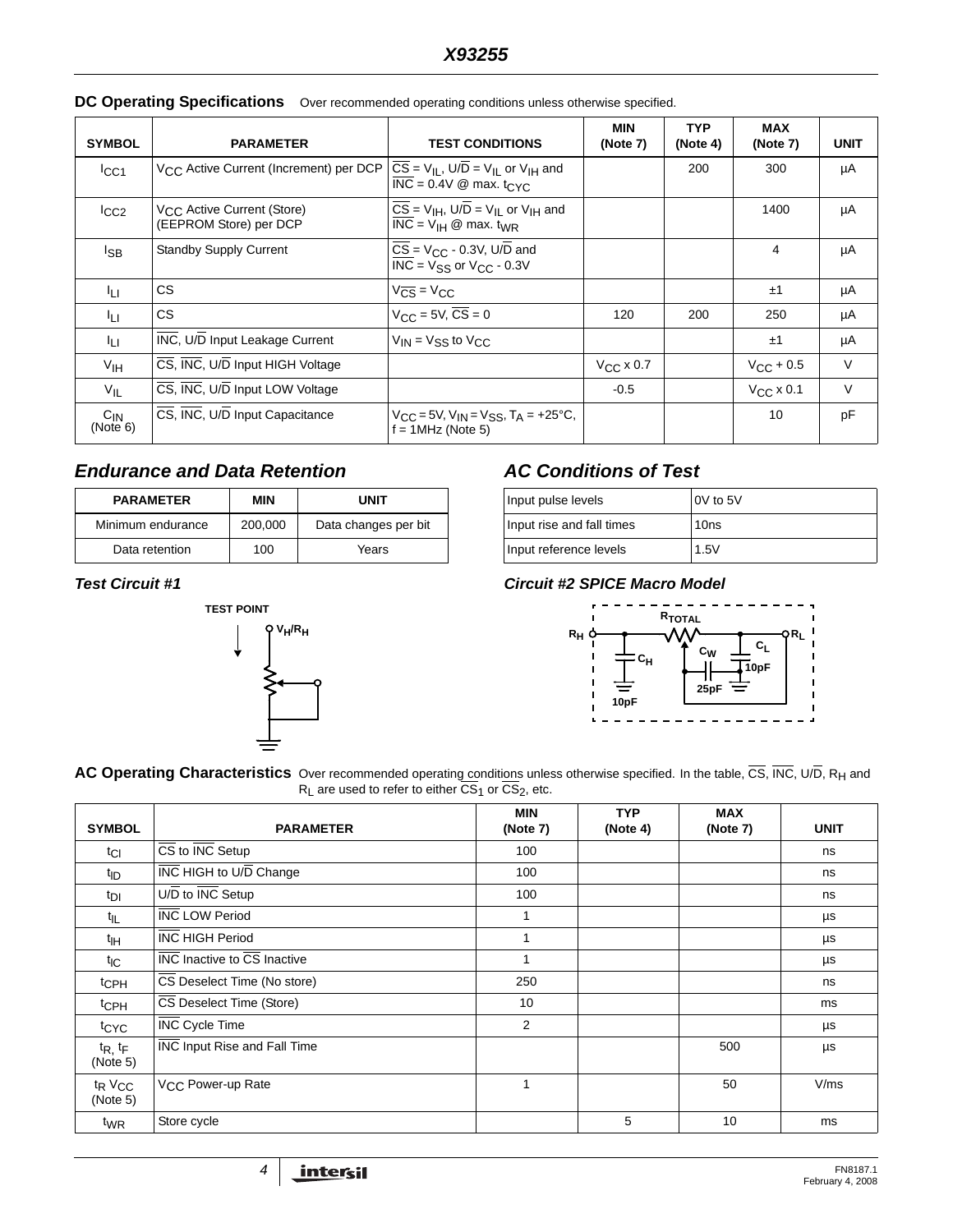## *AC Timing*



to either  $\overline{\text{CS}}_1$  or  $\overline{\text{CS}}_2$ , etc.

## *Power-up and Power-down Requirements*

There are no restrictions on the power-up or power-down conditions of  $V_{CC}$  and the voltages applied to the potentiometer pins provided that  $V_{CC}$  is always more positive than or equal to  $V_H$  and  $V_L$ , i.e.,  $V_{CC} \geq V_H$ ,  $V_L$ . The  $V_{\text{CC}}$  ramp rate specification is always in effect.

# *Pin Descriptions*

## *RH and RL*

The  $R_H$  and  $R_I$  pins of the X93255 are equivalent to the end terminals of a variable resistor. The minimum voltage is  $V_{SS}$ and the maximum is  $V_{CC}$ . The terminology of  $R_H$  and  $R_L$ references the relative position of the terminal in relation to wiper movement direction selected by the U/D input per potentiometer.

# *Up/Down (U/D)*

The  $U/D$  input controls the direction of a single potentiometer's wiper movement and whether the counter is incremented or decremented.

## *Increment (INC)*

The INC input is negative-edge triggered. Toggling INC will move the wiper and either increment or decrement the pertaining potentiometer's counter in the direction indicated by the logic level on the pertaining potentiometer's U/D input.

# *Chip Select (CS)*

A potentiometer is selected when the pertaining  $\overline{CS}$  input is LOW. Its current counter value is stored in nonvolatile memory when the pertaining CS is returned HIGH while the pertaining INC input is also HIGH. After the store operation is complete, the affected potentiometer will be placed in the low power standby mode until the potentiometer is selected once again.

# *Principles of Operation*

There are multiple sections for each potentiometer in the X93255: an input control, a counter and decode section; the nonvolatile memory; and a resistor array. Each input control section operates just like an up/down counter. The output of this counter is decoded to turn on a single electronic switch connecting a point on the resistor array to the wiper output. Under the proper conditions, the contents of the counter can be stored in nonvolatile memory and retained for future use. Each resistor array is comprised of 31 individual resistors connected in series. At either end of the array and between each resistor is an electronic switch that transfers the connection at that point to the wiper. The wiper is connected to the R<sub>L</sub> terminal, forming a variable resistor from  $R_H$  to  $R_L$ .

Each wiper, when at either fixed terminal, acts like its mechanical equivalent and does not move beyond the last position. That is, the counter does not wrap around when clocked to either extreme.

If the wiper is moved several positions, multiple taps are connected to the wiper for up to 10µs. The 2-terminal resistance value for the device can temporarily change by a significant amount if the wiper is moved several positions.

When the device is powered-down, the last wiper position stored will be maintained in the nonvolatile memory for each potentiometer. When power is restored, the contents of the memory are recalled and each wiper is set to the value last stored.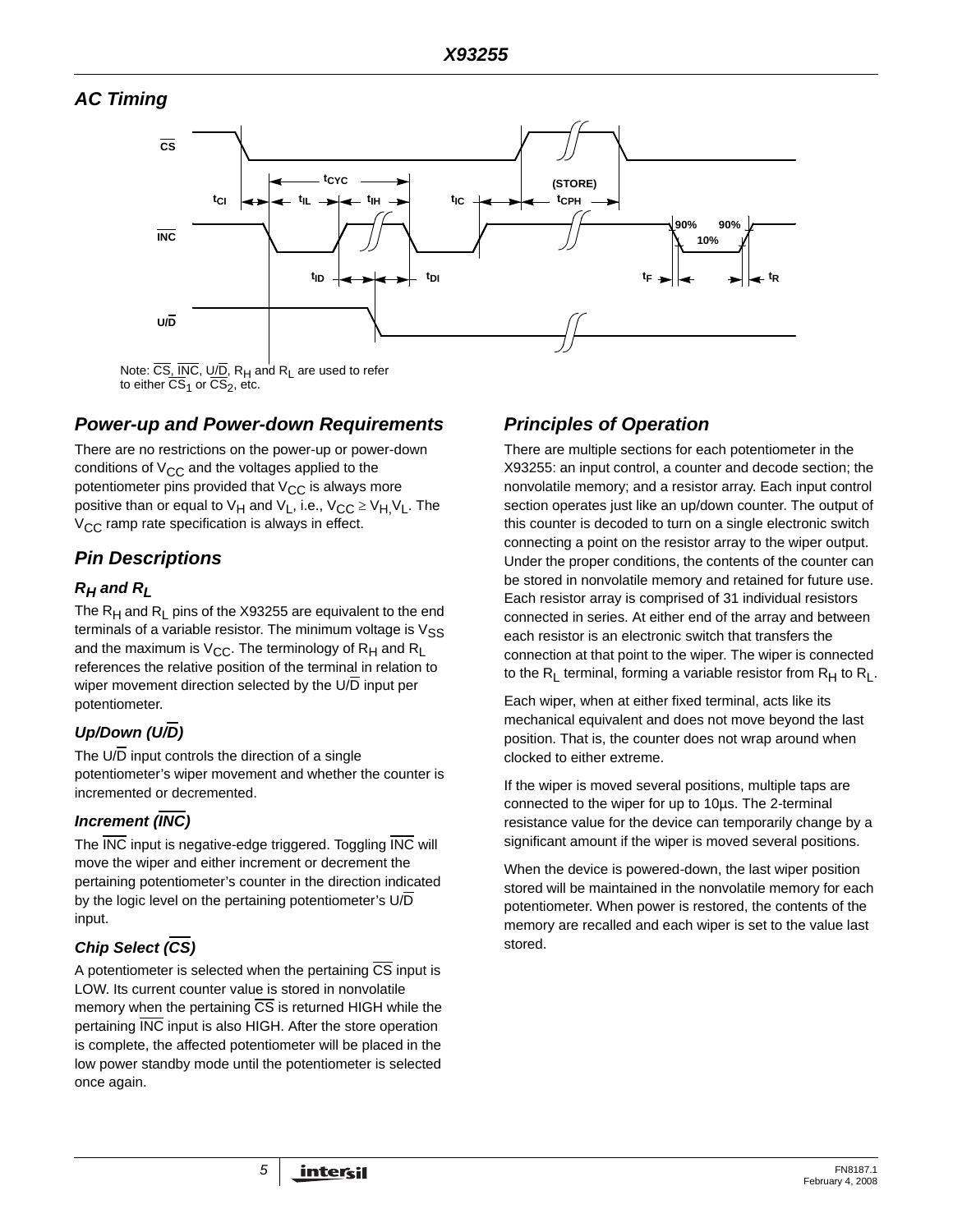# *Instructions and Programming*

The INC, U/D and CS inputs control the movement of the pertaining wiper along the resistor array. With CS set LOW, the pertaining potentiometer is selected and enabled to respond to the U/D and INC inputs. HIGH to LOW transitions on INC will increment or decrement (depending on the state of the U/D input) a 5-bit counter. The output of this counter is decoded to select one of thirty two wiper positions along the resistive array.

The value of the counter is stored in nonvolatile memory whenever each  $\overline{\text{CS}}$  transitions HIGH while the pertaining INC input is also HIGH. In order to avoid an accidental store during power-up, each CS must go HIGH with  $V_{CC}$  during initial power-up. When left open, each  $\overline{CS}$  pin is internally pulled up to  $V_{CC}$  by an internal 30k resistor.

The system may select the X93255, move any wiper and deselect the device without having to store the latest wiper position in nonvolatile memory. After the wiper movement is performed as previously described and once the new position is reached, the system must keep INC LOW while taking  $\overline{\text{CS}}$  HIGH. The new wiper position will be maintained until changed by the system or until a power-up/down cycle recalled the previously stored data. In order to recall the stored position of the wiper on power-up, the CS pin must be held HIGH.

This procedure allows the system to always power-up to a preset value stored in nonvolatile memory; then during system operation minor adjustments could be made. The adjustments might be based on user preference, system parameter changes due to temperature drift, or other system trim requirements.

The state of  $U/\overline{D}$  may be changed while  $\overline{CS}$  remains LOW. This allows the host system to enable the device and then move each wiper up and down until the proper trim is attained.

## *Mode Selection*

| <b>CS</b> | <b>INC</b> | U/D | <b>MODE</b>                  |
|-----------|------------|-----|------------------------------|
| L         |            | н   | Wiper Up                     |
|           |            |     | <b>Wiper Down</b>            |
|           | н          | X   | <b>Store Wiper Position</b>  |
| н         | X          | X   | <b>Standby Current</b>       |
|           | L          | X   | No Store, Return to Standby  |
|           |            | н   | Wiper Up (not recommended)   |
|           |            |     | Wiper Down (not recommended) |

# *Symbol Table*

| <b>WAVEFORM</b> | <b>INPUTS</b>                     | <b>OUTPUTS</b>                      |
|-----------------|-----------------------------------|-------------------------------------|
|                 | Must be<br>steady                 | Will be<br>steady                   |
|                 | May change<br>from Low to<br>High | Will change<br>from Low to<br>High  |
|                 | May change<br>from High to<br>Low | Will change<br>from High to<br>Low  |
|                 | Don't Care:<br>Changes<br>hawollA | Changing:<br>State Not<br>Known     |
|                 | N/A                               | Center Line<br>is High<br>Impedance |
|                 |                                   |                                     |